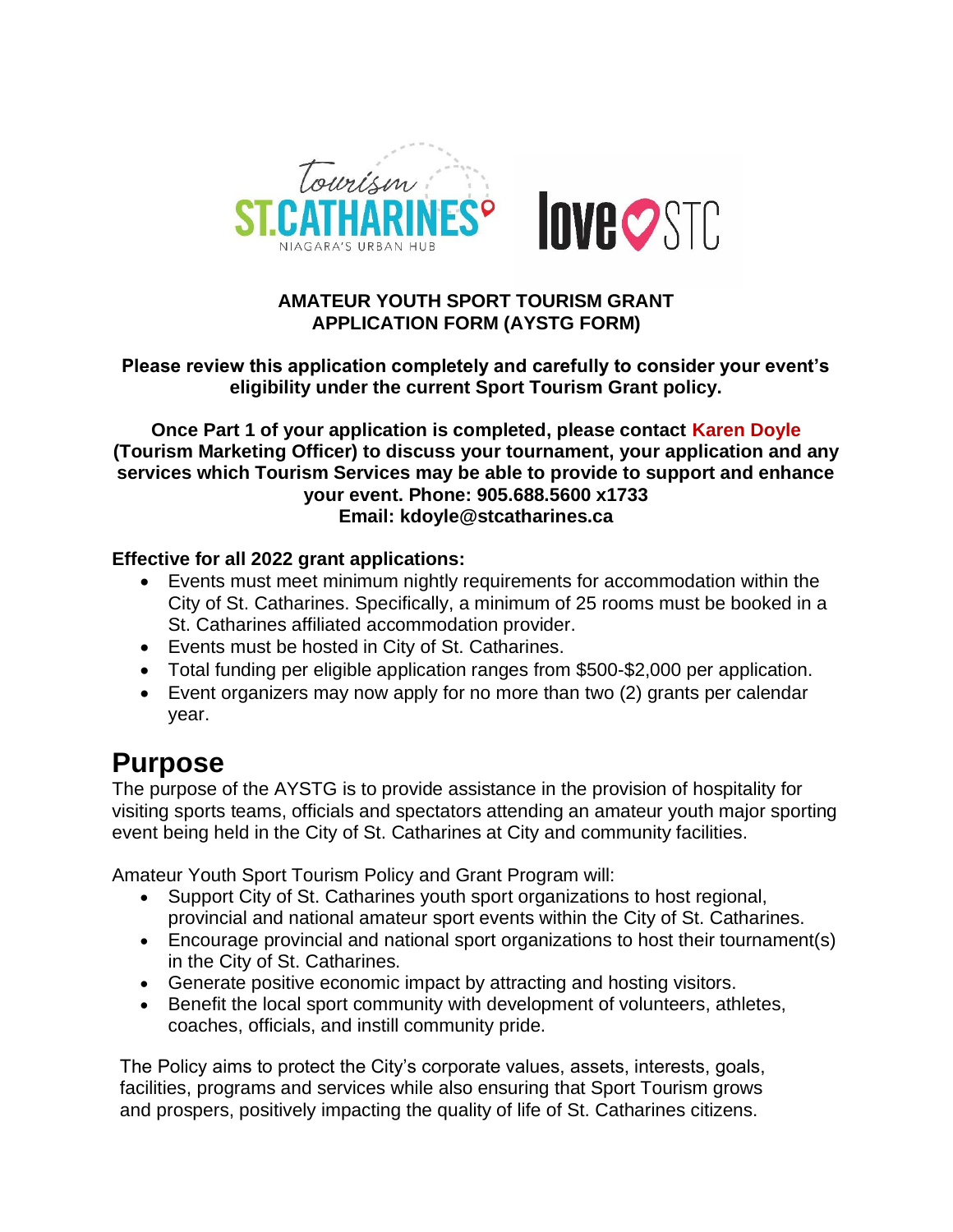# **Eligibility**

Sport Tourism opportunities may include international, national, provincial and regional single-sport championships. Also include annual tournaments/events, training camps, selection camps and/or preparation events. All events to be endorsed or sanctioned by a Provincial, National or International sporting body.

- All event participants must be under 18 years of age.
- New and returning events are requested to provide information on anticipated number of competitors and/or teams attending the sporting event.
- Private and non-profit organizations can apply for the AYSTG.
- The sporting event is to be a minimum of two days.
- Limited to two applications per organization per year with the opportunity for additional events to be approved if funds are available at year end.
- The minimum nightly accommodation requirement is 25 rooms booked in the City's motels and hotels. The applicant must provide confirmation of overnight stays in St. Catharines post event.
- Applicants must attach a list of all event registrations.
- If sufficient accommodation is unavailable due to preexisting hotel business the "best night" of overnight accommodation in St. Catharines will be used to confirm eligibility, i.e. at least one night (the best night) must satisfy the minimum requirement.
- It is the responsibility of the event organizer to ensure that adequate accommodation is booked or allocated for their event. If accommodation partners are already too busy to service the event's accommodation needs, then the event should be rescheduled to a time when adequate accommodation is available. Similarly, if event participants choose not to stay in St. Catharines, and this affects the criteria, the application is not eligible.
- Events must be hosted in City of St. Catharines to receive the AYSTG
- All applications are required to declare, via the application form, participation and financial data relating to their event. This information is then inputted into the Sport Tourism Economic Assessment Model

## **Funding Streams**

The successful recipient is responsible for all venue, accommodation and equipment bookings. The approval of the AYSTG application does not guarantee availability of these items.

Events that use corporation of City of St. Catharines facilities or events that use private facilities or other public spaces are eligible for the AYSTG.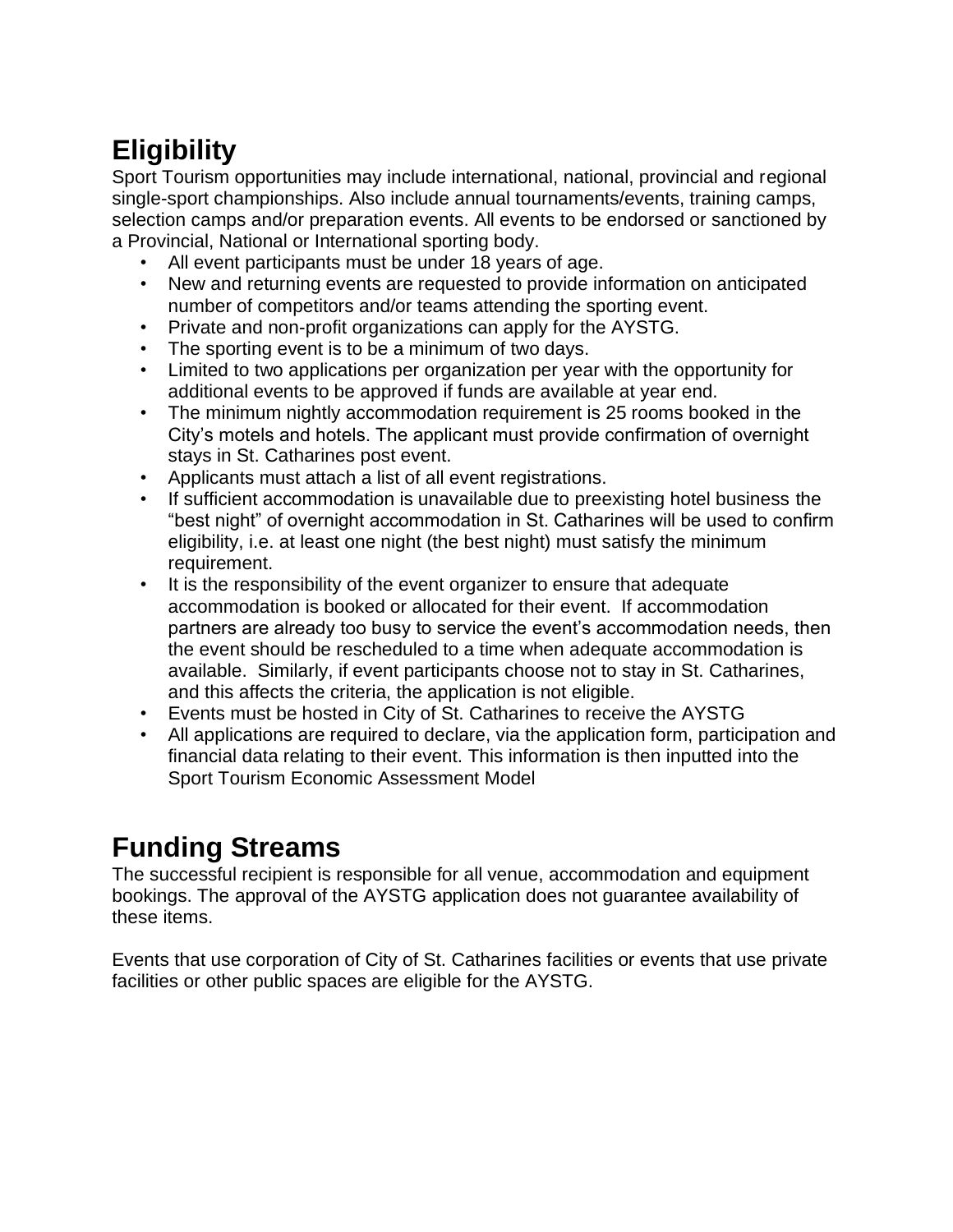| <b>Event Type</b> | <b>Overnight Stays</b><br>(rooms booked) | <b>Eligible to</b><br>receive up to |
|-------------------|------------------------------------------|-------------------------------------|
| Tier 1            | 25-75                                    | \$500                               |
| Tier 2            | 76-150                                   | \$1,000                             |
| Tier 3            | 151-250                                  | \$1,500                             |
| Tier 4            | $251+$                                   | \$2,000                             |

## **1.0 General Principles**

- 1.1 Applicants must apply using the official application form to the City St. Catharines and provide information relevant to major, single-sport championship. The application must show the projected social, cultural, economic and environmental impact that the event will have on the City of St. Catharines and its residents.
- 1.2 Consideration will be given first to applicants who display community building by creating partnerships with community organizations, arts and cultural organizations, athletic and social clubs, service clubs and charities.
- 1.3 Major, single-sport championship already funded through other agreements with the City of St. Catharines will not be considered.
- 1.4 Each year, City Council will approve a budget to be allocated to the AYSTG
- 1.5 Insurance fees (and any applicable HST) and damage deposits are not eligible for the AYSTG. Post-event damage fees and/or park reinstatement fees (and any applicable HST) are ineligible expenses.
- 1.6 Non-for-profit and for-profit or private organizations / individuals are eligible to apply.
- 1.7 A copy of the City permit (if required) for the major, single-sport championship which is being applied for must accompany the application.
- 1.8 Audited financial statements, articles of incorporation, Board of Director minutes and proof of not-for-profit or charitable status are not required with the application, however, the City retains the right to request this information if deemed necessary.
- 1.9 For major, single-sport championship whereby a portion or all of the proceeds are being donated to charity, a confirmation letter from that charity must accompany the application.
- 1.10 All applicants must provide proof of facility booking, hotel bookings and number of room nights reserved in the City of St. Catharines within 5 business days of the start of the sporting event.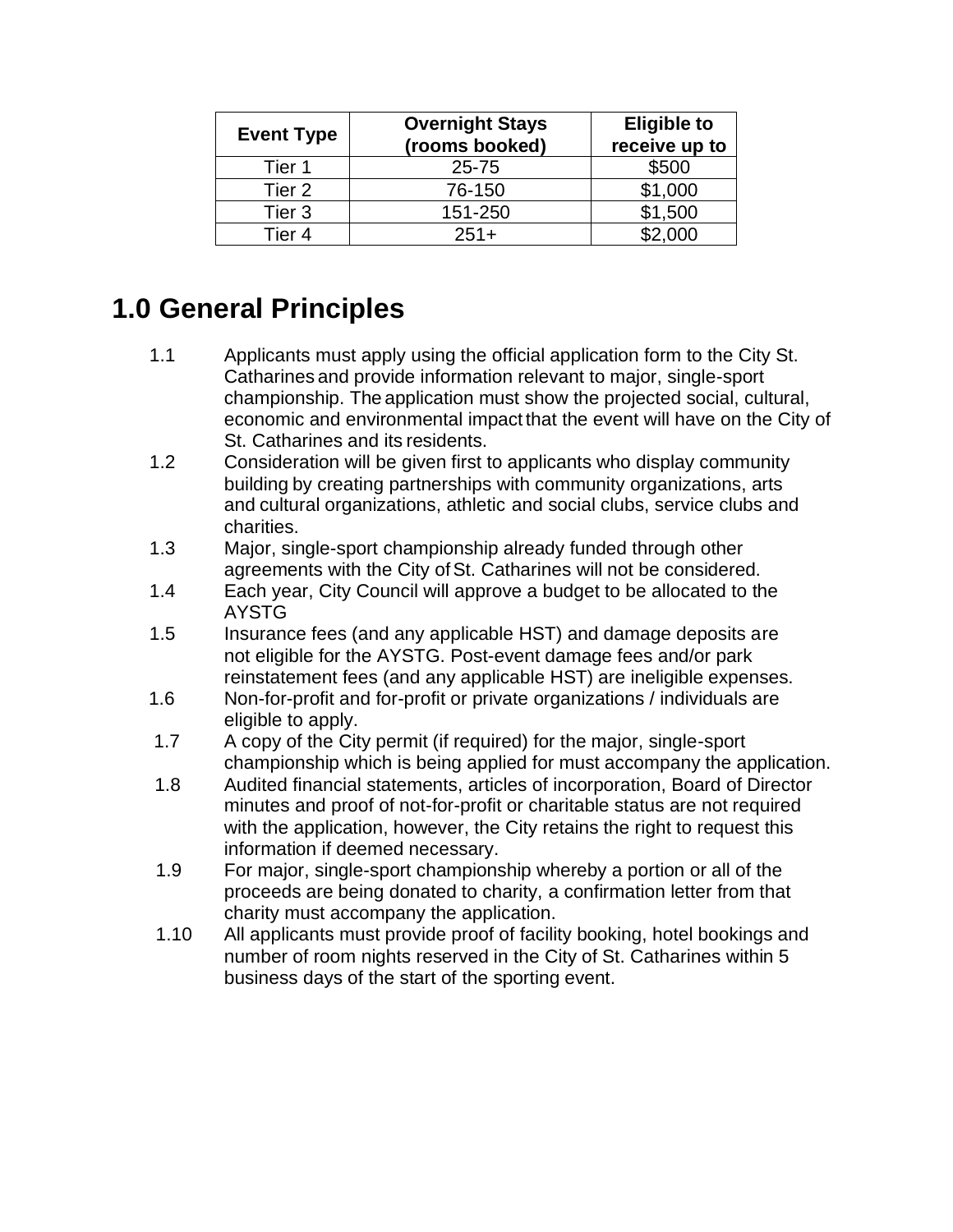## **2.0 Application Procedure**

- 2.1 Applicants will complete and submit the AYSTG form requesting event and organizer information to City staff. The form is to be submitted 30 to 60 days in advance of the event.
- 2.2 The Sport Tourism Economic Assessment Model (STEAM) software tool will be utilized to assess the economic impact of each tournament. STEAM Software standardizes visitor expenditure profiles to generate economic impact estimates.
- 2.3 There will be no carry over into the next calendar year.

### **3.0 Restrictions**

The City will not solicit or accept applications from organizations whose reputation could prove detrimental to the City's public image and/or whose main business is derived from:

3.1 The City will not accept applications from organizations / individuals whose reputation could prove detrimental to the City's public image and/or whose main business is derived from: 1) the production or sale of tobacco, 2) pornography, adult entertainment, or sexual services, 3) the support of or involvement in the production, distribution, and sale of weapons and other harmful products, and 4) religious and/or partisan organizations.

3.2. Applications will not be accepted from any party that portrays, promotes, or condones the stereotyping of any group or discrimination as defined in the Ontario Human Rights Code.

3.3. Applications will not be accepted from individuals or corporations currently not in good standing with the municipality (i.e. current violation of by-law, under litigation, or in arrears).

3.4. Applications will not be accepted from corporations that produce any product or service that is not legally available to persons under the age of 18 in the Ontario marketplace, except for permitted special events.

#### **Budget**

A granting budget of \$10,000 has been approved in the 2022 operating budget.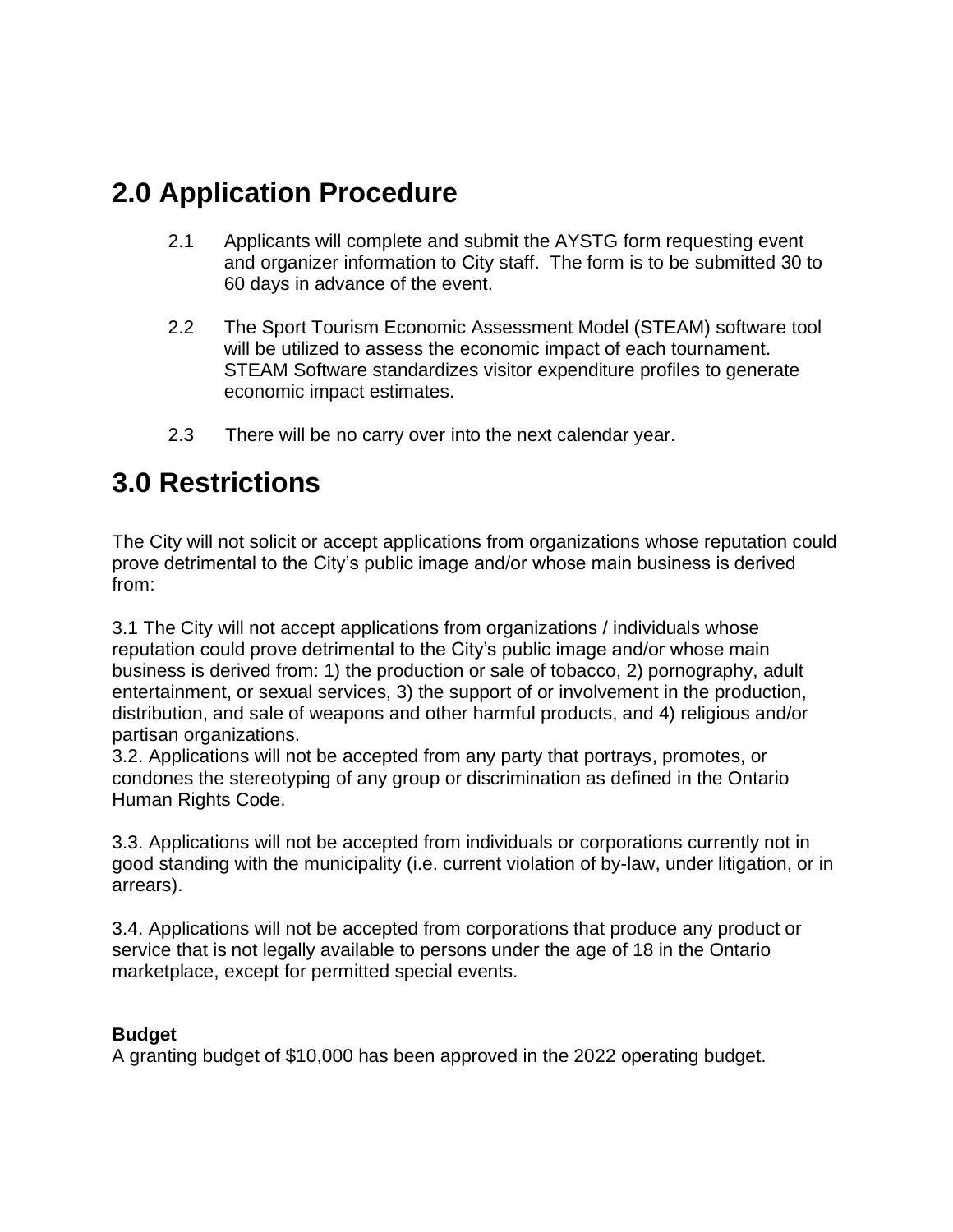#### **Relationship to Strategic Plan**

The City's financial support of sport events [through the AYSTG supports the economic,](file://///copacabana/city/Strategic%20Plan%20-%20Report%20Writing/StratPlan-ReportWriting.docx)  social and cultural sustainability goals of the Strategic Plan. This support provides the [ability to host events in St. Catharines that draw the community together, encourages](file://///copacabana/city/Strategic%20Plan%20-%20Report%20Writing/StratPlan-ReportWriting.docx)  [local engagement and investment as well as attracting new visitors to the community to](file://///copacabana/city/Strategic%20Plan%20-%20Report%20Writing/StratPlan-ReportWriting.docx)  [enjoy, support, and grow our local economy.](file://///copacabana/city/Strategic%20Plan%20-%20Report%20Writing/StratPlan-ReportWriting.docx)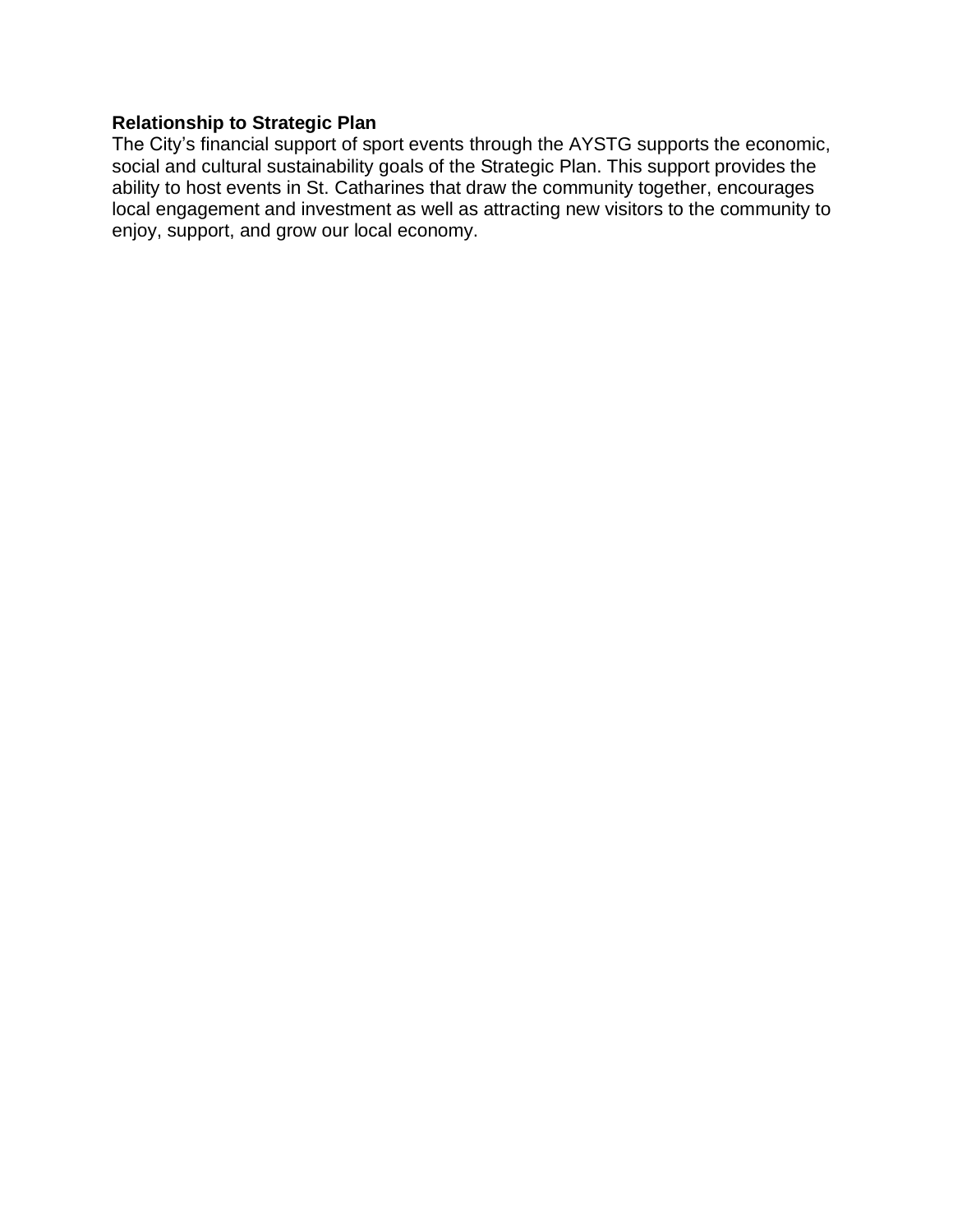#### **APPLICATION FORM**

#### **PART 1: EVENT AND APPLICANT INFORMATION**

Event Name: Start Date of Event: Finish Date of Event: Note: eligible events must be a minimum of two (2) consecutive days.

Applicant Name: Position Title: Organization Name: Address: Email: Phone Number: Have you or someone from your organization applied for a grant in this calendar year?

Type of Event:

Event Location (must be hosted in the City of St. Catharines):

Is your event private and/or not-for-profit?

Is your event a major, single-sport championship that is already funded through other agreements with the City of St. Catharines (these events will not be considered): Do you have any partnerships with community organizations, arts and cultural organizations, athletic and social clubs, service clubs and/or charities? Please describe:

Estimated Total Number of Teams:

Anticipated Total Number of Participants:

Estimated percentage of participants staying overnight in St. Catharines:

Anticipated Facility Costs (only if City owned facilities):

Will you require City Guides or other brochures?

#### **PART 2: VISITATION AND FINANCIAL DATA**

Please use the following as a workbook to help you organise some of the key visitation and financial indicators of your event. Answer each section as best as you can. Note: not all questions/sections may apply, however a more complete response will more accurately demonstrate the benefits your event generates to the community of St. Catharines. Please be mindful that relevant receipts and records should be kept to confirm data. When completed, an impact statement will be made available to you to assist you with your next event.

Explain how the grant will enhance or improve the tournament experience: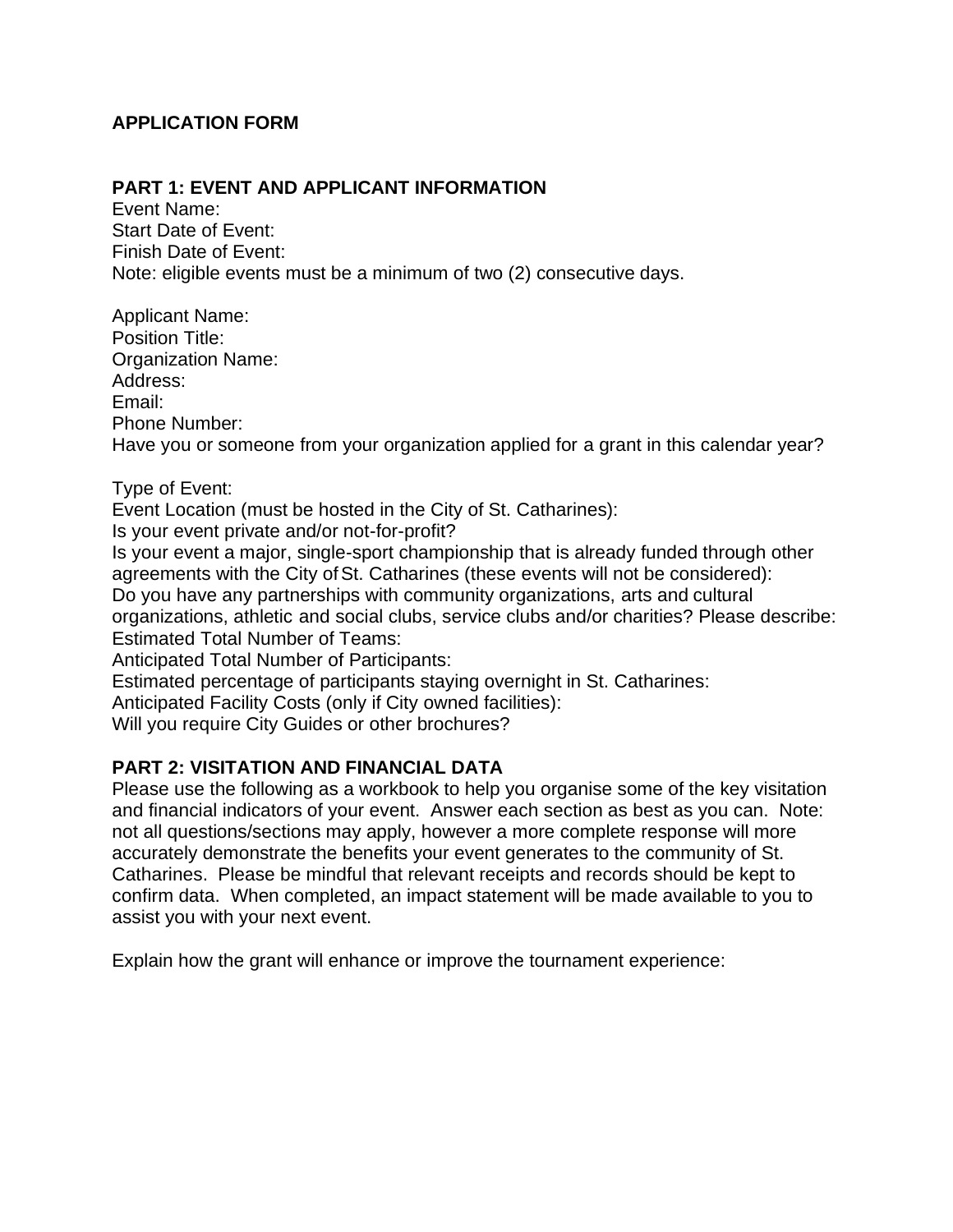#### **Participant Data**

Number of overnight participants

Number of rooms booked (minimum of 25 rooms must be booked in a St. Catharines affiliated accommodation provider)

Percentage of participants staying overnight (0-100%)

| Percentage of overnight participants from Canada   |      |
|----------------------------------------------------|------|
| Percentage of overnight participants from U.S.     |      |
| Percentage of overnight participants from Overseas |      |
| <b>Total</b>                                       | 100% |

| Percentage of Canadian participants traveling from out of town up to 320km,     |      |
|---------------------------------------------------------------------------------|------|
| regardless of province of origin                                                |      |
| Percentage of Canadian participants traveling from more than 320km and the same |      |
| province as the event                                                           |      |
| Percentage of Canadian participants traveling from more than 320km and a        |      |
| different province as the event                                                 |      |
| <b>Total</b>                                                                    | 100% |

| ----<br>$\rightarrow$ $\cdots$<br>ு<br>,,,,<br>$\mathbf{A}$ |  |
|-------------------------------------------------------------|--|
|                                                             |  |

Percentage of participants under the age of 18 (must be 100%)

Percentage of participants under 18 who are staying in commercial accommodation

Average number of **day trips** taken by each participant (same-day participants)

#### **Spectator Data**

Number of unique spectators (travelling from 100 kilometres or further to be in St. **Catharines** 

Percentage of spectators staying overnight (0-100)

| Percentage of overnight spectators from Canada   |      |
|--------------------------------------------------|------|
| Percentage of overnight spectators from U.S.     |      |
| Percentage of overnight spectators from Overseas |      |
| <b>Total</b>                                     | 100% |

Percentage of Canadian Spectators traveling from out of town **up to 320km**, regardless of province of origin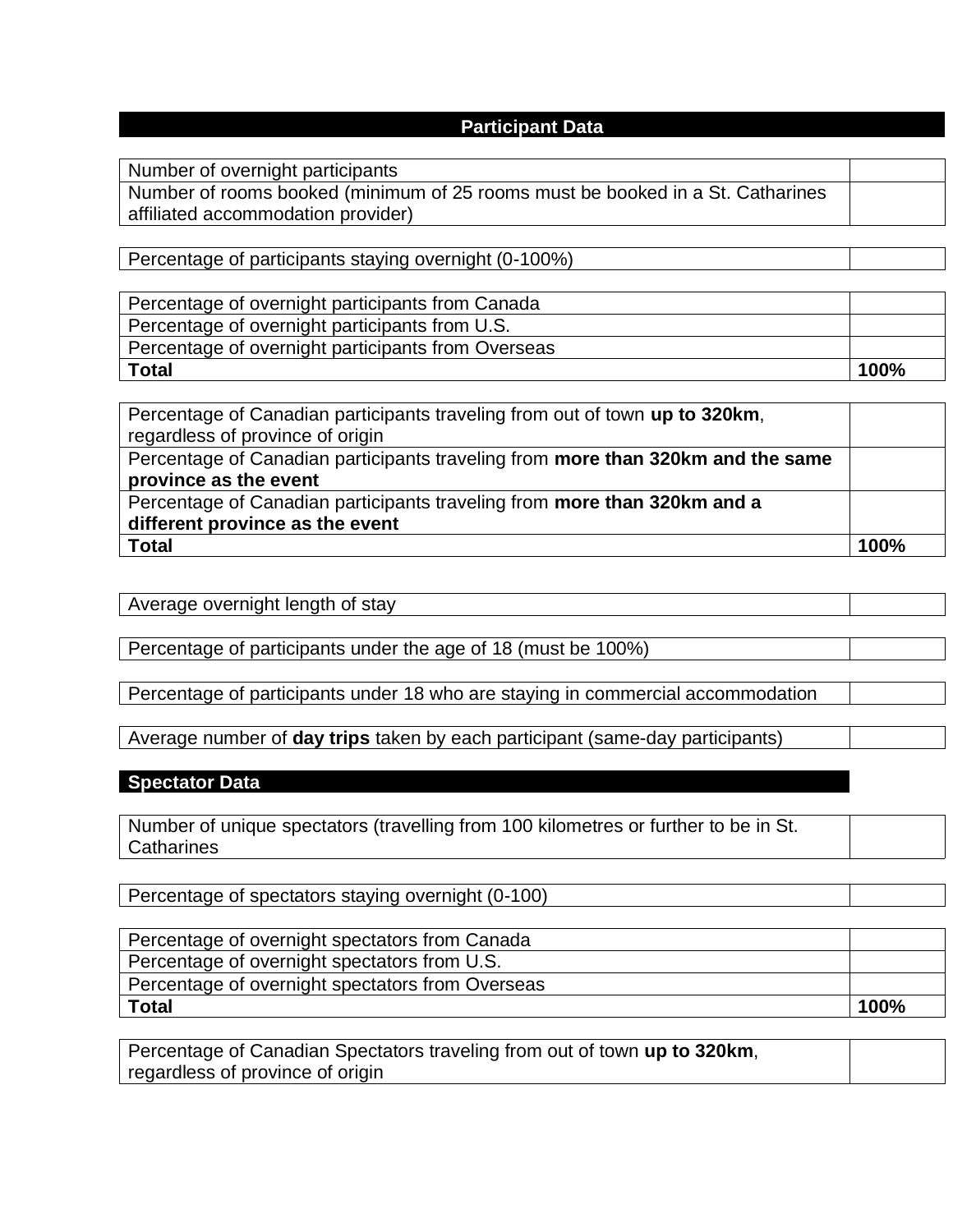| Percentage of Canadian Spectators traveling from more than 320km and the same    |      |
|----------------------------------------------------------------------------------|------|
| province as the event                                                            |      |
| Percentage of Canadian Spectators traveling from more than 320km and a different |      |
| province as the event                                                            |      |
| <b>Total</b>                                                                     | 100% |
|                                                                                  |      |

Average overnight length of stay

| Percentage of overnight domestic spectators visiting St. Catharines solely for the |      |
|------------------------------------------------------------------------------------|------|
| tournament                                                                         |      |
| Percentage of overnight USA spectators visiting St. Catharines solely for the      |      |
| tournament                                                                         |      |
| Percentage of overnight international (non-USA) spectators visiting St. Catharines |      |
| solely for the tournament                                                          |      |
| <b>Total</b>                                                                       | 100% |
|                                                                                    |      |

Average number of day trips taken by each same-day spectator

### **Media/VIP Input**

| Number of unique media and VIPs attending event              |  |
|--------------------------------------------------------------|--|
| Number of media and VIPs staying overnight in St. Catharines |  |

| Percentage of overnight media and VIPs from Canada   |      |
|------------------------------------------------------|------|
| Percentage of overnight media and VIPs from USA      |      |
| Percentage of overnight media and VIPs from overseas |      |
| Total                                                | 100% |

| Percentage of overnight Canadian media and VIPs traveling from out of town up to |      |
|----------------------------------------------------------------------------------|------|
| 320km, regardless of province of origin                                          |      |
| Percentage of overnight Canadian media and VIPs traveling from more than 320km   |      |
| and the same province as the event                                               |      |
| Percentage of overnight Canadian media and VIPs traveling from more than 320km   |      |
| and a different province as the event                                            |      |
| <b>Total</b>                                                                     | 100% |
| Average overnight length of stay                                                 |      |

Average number of same-day trips taken by each media and VIP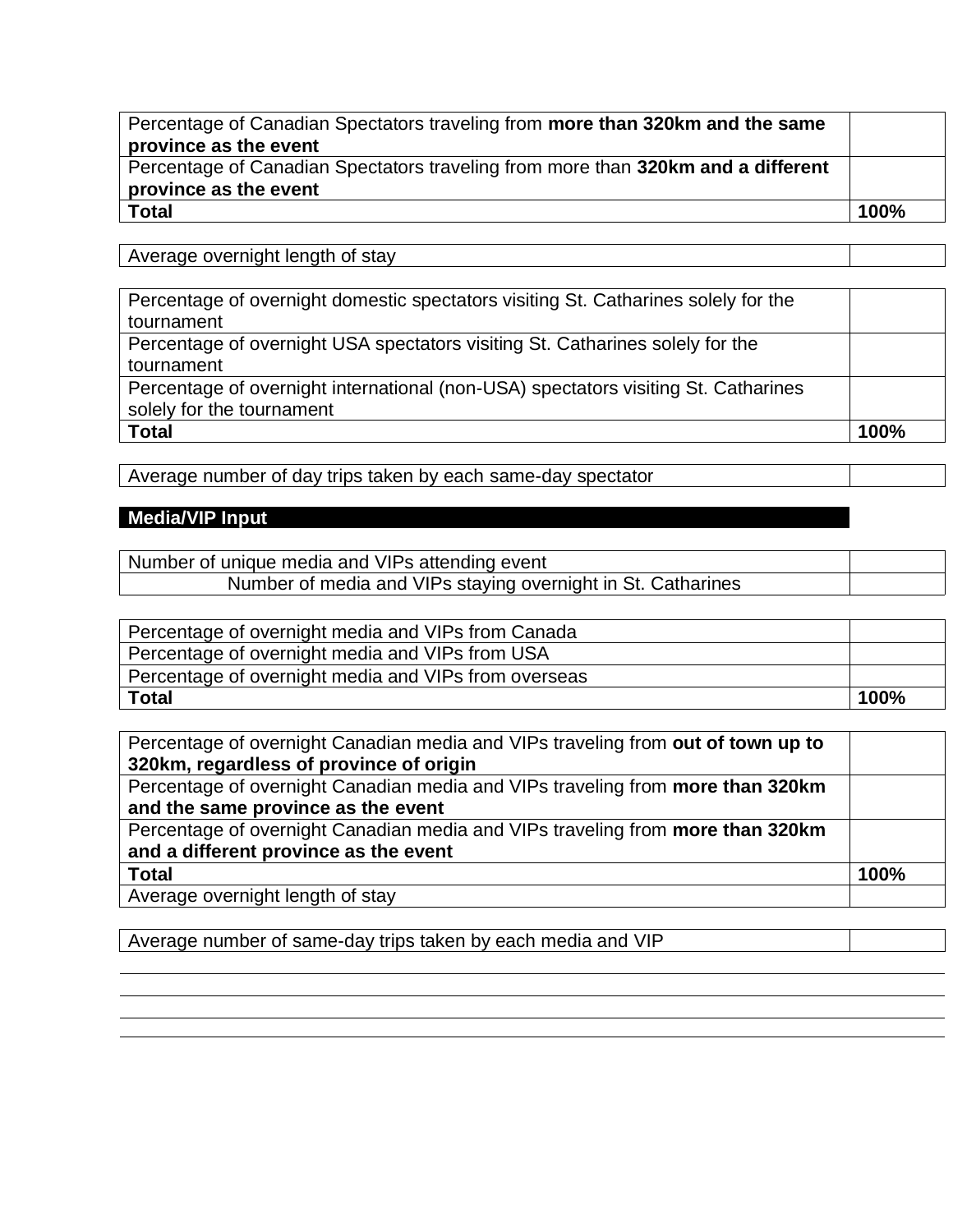### **Capital Input**

| Capital Spending on Buildings and Renovations                       |  |
|---------------------------------------------------------------------|--|
| Capital Spending on Machinery and Equipment                         |  |
| Capital Spending on Furniture and Fixtures                          |  |
| Capital Spending on Transportation Equipment                        |  |
| <b>Capital Spending on Other Supplies</b>                           |  |
| <b>Capital Spending on Other Services</b>                           |  |
|                                                                     |  |
| <b>Total (calculated)</b>                                           |  |
|                                                                     |  |
| Percentage of construction costs that are attributed to local firms |  |

### **Operating Expenditure Input**

#### **Enter Operating Expenditures on:**

| Operating Expenditures on Salaries, Fees and Commissions (internal staff, officials, |  |
|--------------------------------------------------------------------------------------|--|
| timekeepers, etc)                                                                    |  |
| Operating Expenditures on Advertising Services (Ad creation, ad placements, media    |  |
| costs, etc)                                                                          |  |
| Operating Expenditures on Professional Services (legal, agent commissions etc)       |  |
| <b>Operating Expenditures on Financial Services</b>                                  |  |
| <b>Operating Expenditures on Insurance</b>                                           |  |

| Operating Expenditures on Facility and Related Rent                 |  |
|---------------------------------------------------------------------|--|
| Operating Expenditures on Laundry and Cleaning Services             |  |
| <b>Operating Expenditures on Other Services</b>                     |  |
| Operating Expenditures on Communication                             |  |
| Operating Expenditures on Energy and Other Utilities                |  |
| Operating Expenditures on Guest Room Supplies                       |  |
| <b>Operating Expenditures on Office Supplies</b>                    |  |
| <b>Operating Expenditures on Kitchen Supplies</b>                   |  |
| <b>Operating Expenditures on Other Supplies</b>                     |  |
| <b>Operating Expenditures on Repairs</b>                            |  |
| Operating Expenditures on Food and Beverages - Organizing Committee |  |
| Operating Expenditures on Food and Beverages - Participants         |  |
| Operating Expenditures on Food and Beverages - Media / VIP          |  |
| Operating Expenditures on Accommodation - Organizing Committee      |  |
| Operating Expenditures on Accommodation - Participants              |  |
| Operating Expenditures on Accommodation - Media / VIP               |  |
| Operating Expenditures on Merchandise and Retail                    |  |
| <b>Operating Expenditures on Personal Travel</b>                    |  |
| Operating Expenditures on Transportation and Storage                |  |